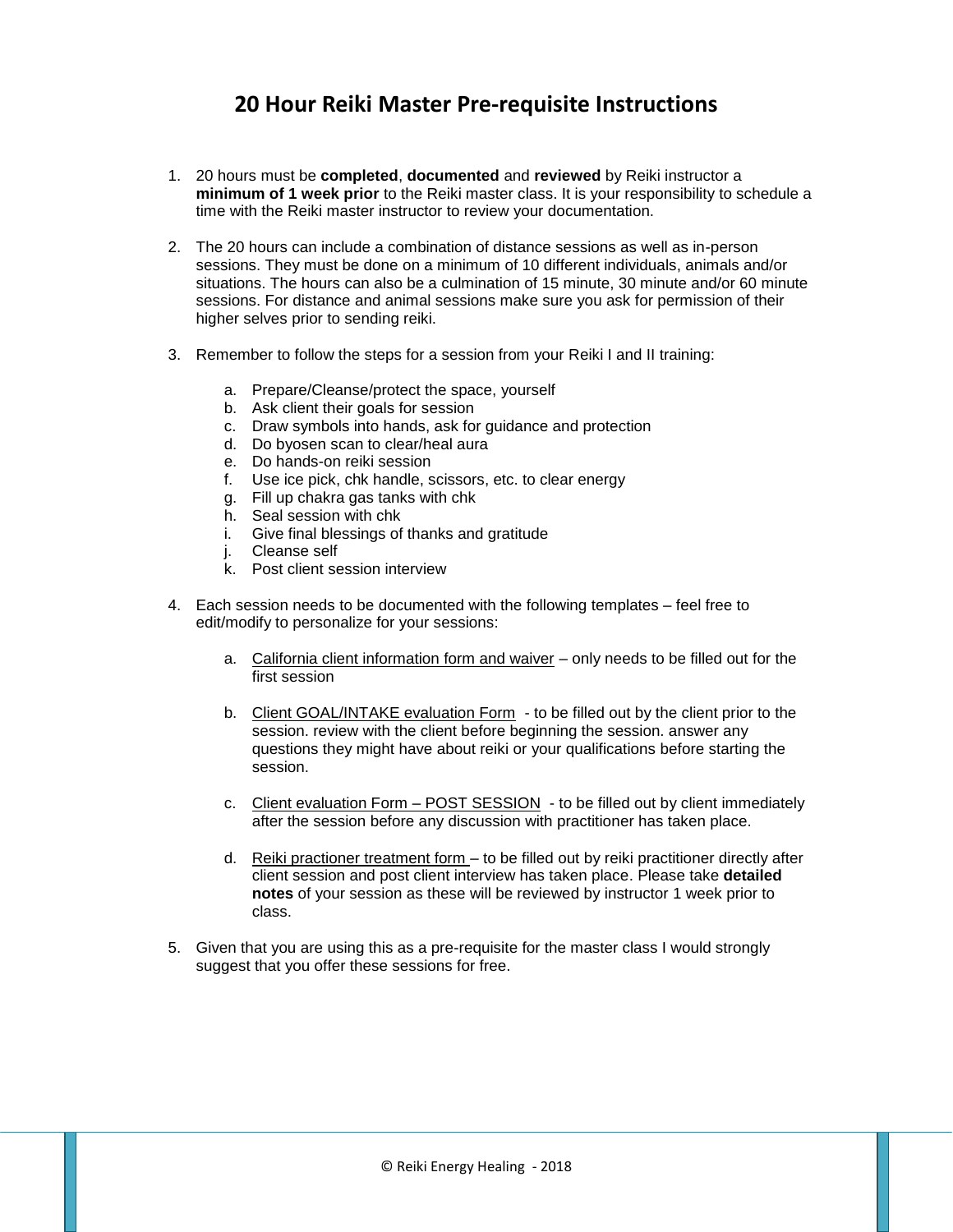## **California Client Information Form & Waiver**

#### **California Client Information Form & Waiver**

*<TO BE FILLED OUT BY FIRST TIME CLIENTS. >*

Welcome to Reiki! The purpose of this form is to give you some basic information on Reiki.

#### **What REIKI is**

Reiki is a form of complementary Healing, which enhances the body's ability to heal itself.

#### **What Reiki is NOT**

Your practitioner is not a licensed physician. REIKI is a complement to 'healing arts services licensed by the state', i.e., it is a complement to more traditional western medicine provided by doctors, nurses and hospitals. As a complementary or alternative medicine, REIKI does not require licensing by the state.

#### **Nature of the Services Provided**

During a Reiki Session, The client lies down or is seated, fully clothed. The practitioner(s) place their hands on or above the body and allow the REIKI to radiate from the hands.

#### **Theory of Treatment**

Stress, trauma and illness restrict the natural flow of Ki or Chi life force energy through the body. By restoring KI to the body, Reiki rejuvenates the body's ability to relax and de-stress, and supports its ability to heal itself. It is a way to 'tune-up' your energy to its healthiest state allowing for healing to take place.

In addition to the practitioner radiating the Reiki energy through their hands, sessions may involve the practitioners sweeping their hands above the body in various ways, or incorporating breath or vocal tones to break up energy blocks.

#### **Practitioner's Qualifications**

*<to be filled in by you – mention your level of training, how many months/years you have been practicing reiki. >*

#### **Client Acknowledgment (Will be kept on file for 3 years)**

I have been provided with a copy upon request of the above document, in accordance with California state law

Client Signature: \_\_\_\_\_\_\_\_\_\_\_\_\_\_\_\_\_\_\_\_\_\_\_\_\_\_\_\_\_\_\_\_\_\_ Date \_\_\_\_\_\_\_\_\_\_\_\_\_\_

Please Print Name :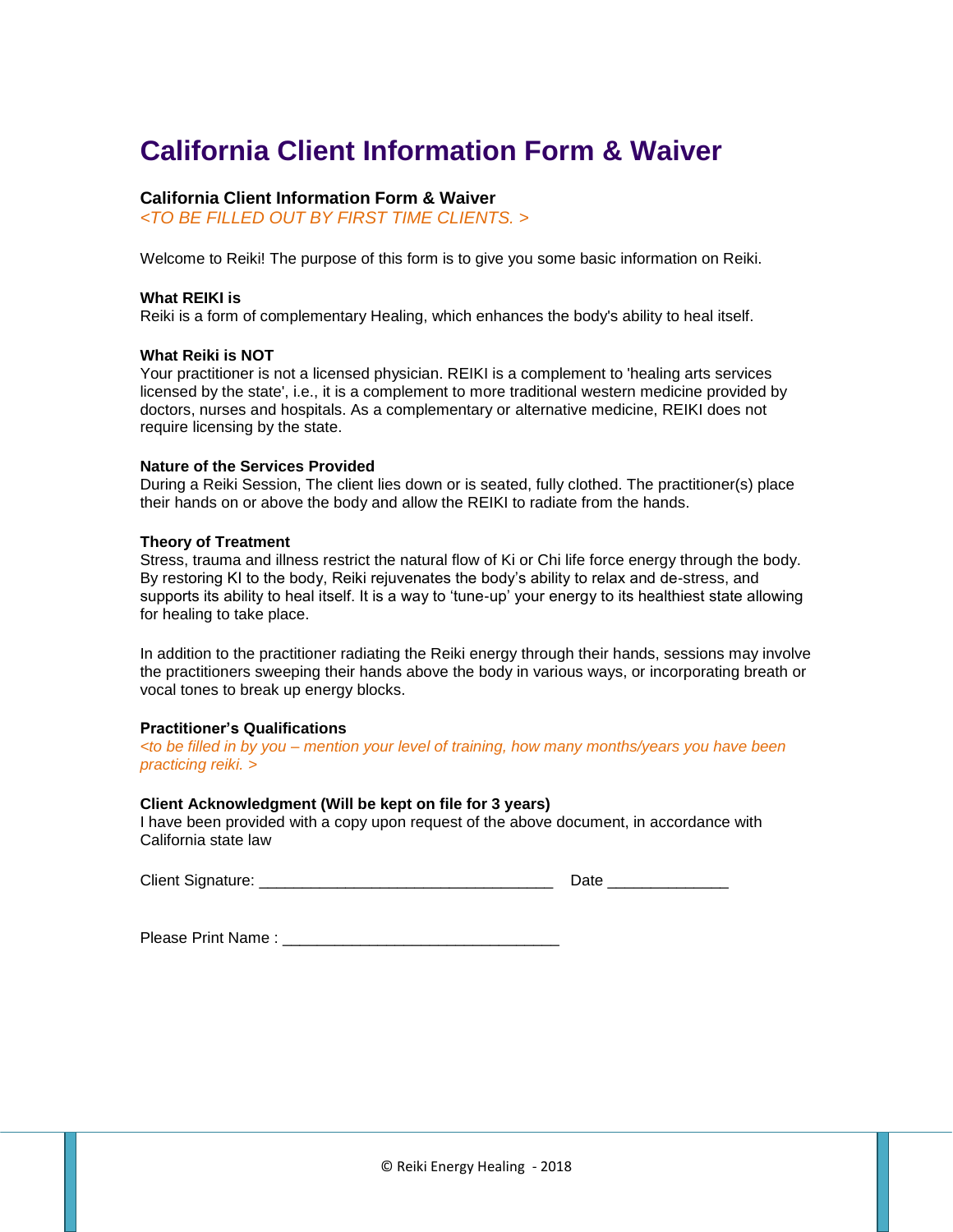## Client GOAL/INTAKE evaluation Form *–(TO BE FILLED OUT BY CLIENT)*

\_\_\_\_\_\_\_\_\_\_\_\_\_\_\_\_\_\_\_\_\_\_\_\_\_\_\_\_\_\_\_\_\_\_\_\_\_\_\_\_\_\_\_\_\_\_\_\_\_\_\_\_\_\_\_\_\_\_\_\_\_\_\_\_\_\_\_\_\_\_\_\_\_\_\_\_\_ \_\_\_\_\_\_\_\_\_\_\_\_\_\_\_\_\_\_\_\_\_\_\_\_\_\_\_\_\_\_\_\_\_\_\_\_\_\_\_\_\_\_\_\_\_\_\_\_\_\_\_\_\_\_\_\_\_\_\_\_\_\_\_\_\_\_\_\_\_\_\_\_\_\_\_\_\_ \_\_\_\_\_\_\_\_\_\_\_\_\_\_\_\_\_\_\_\_\_\_\_\_\_\_\_\_\_\_\_\_\_\_\_\_\_\_\_\_\_\_\_\_\_\_\_\_\_\_\_\_\_\_\_\_\_\_\_\_\_\_\_\_\_\_\_\_\_\_\_\_\_\_\_\_\_

\_\_\_\_\_\_\_\_\_\_\_\_\_\_\_\_\_\_\_\_\_\_\_\_\_\_\_\_\_\_\_\_\_\_\_\_\_\_\_\_\_\_\_\_\_\_\_\_\_\_\_\_\_\_\_\_\_\_\_\_\_\_\_\_\_\_\_\_\_\_\_\_\_\_\_\_\_ \_\_\_\_\_\_\_\_\_\_\_\_\_\_\_\_\_\_\_\_\_\_\_\_\_\_\_\_\_\_\_\_\_\_\_\_\_\_\_\_\_\_\_\_\_\_\_\_\_\_\_\_\_\_\_\_\_\_\_\_\_\_\_\_\_\_\_\_\_\_\_\_\_\_\_\_\_

Client Name: \_\_\_\_\_\_\_\_\_\_\_\_\_\_\_\_\_\_\_\_\_\_\_\_\_\_\_Date: \_\_\_\_\_\_\_\_\_\_\_\_\_

What would you like to get out of your reiki session today?:

If you've been here before, have there been any changes since your last session?

\_\_\_This is my first reiki session \_\_\_\_ No \_\_\_\_Yes (please explain below):

On a scale of 1 to 7 please rate how you are currently feeling:

\_\_\_\_\_\_\_\_\_\_\_\_\_\_\_\_\_\_\_\_\_\_\_\_\_\_\_\_\_\_\_\_\_\_\_\_\_\_\_\_\_\_\_\_\_\_\_\_\_\_\_\_\_\_\_\_\_\_\_\_\_\_\_\_\_\_\_\_\_\_\_\_\_\_\_\_\_

| Ω<br>1                          | ∩<br>2              | ∩<br>3 | ∩<br>4                        | 5      | 6                         |        |
|---------------------------------|---------------------|--------|-------------------------------|--------|---------------------------|--------|
| No<br><b>Stress</b>             |                     |        | Debilitating<br><b>Stress</b> |        |                           |        |
| Ω<br>1                          | O<br>$\overline{2}$ | ∩<br>3 | ∩<br>4                        | ∩<br>5 | Ω<br>6                    | ∩<br>7 |
| <b>No</b><br>Pain               |                     |        | Debilitating<br>Pain          |        |                           |        |
| ∩<br>1                          | ∩<br>$\overline{2}$ | ∩<br>3 | ∩<br>4                        | 5      | ∩<br>6                    | 7      |
| <b>No</b><br><b>Confusion</b> * |                     |        | Moderate<br><b>Confusion</b>  |        | Debilitating<br>Confusion |        |

\*Confusion = is your life purpose/path clear to you – do you seek guidance and/or direction in your life's purpose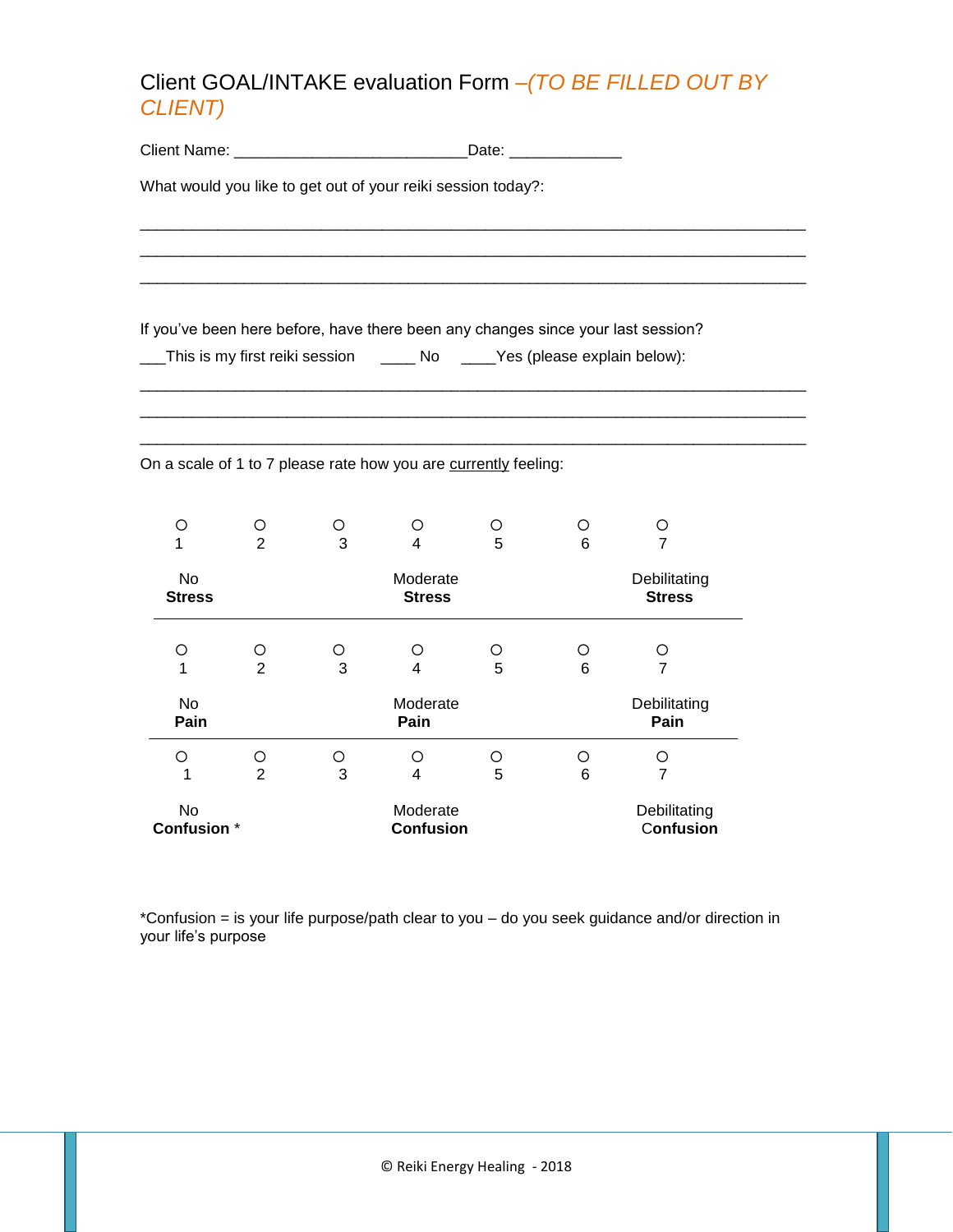### Client evaluation Form – POST SESSION - *–(TO BE FILLED OUT BY CLIENT immediately after session, before any discussion takes place)*

\_\_\_\_\_\_\_\_\_\_\_\_\_\_\_\_\_\_\_\_\_\_\_\_\_\_\_\_\_\_\_\_\_\_\_\_\_\_\_\_\_\_\_\_\_\_\_\_\_\_\_\_\_\_\_\_\_\_\_\_\_\_\_\_\_\_\_\_\_\_\_\_\_\_\_\_\_ \_\_\_\_\_\_\_\_\_\_\_\_\_\_\_\_\_\_\_\_\_\_\_\_\_\_\_\_\_\_\_\_\_\_\_\_\_\_\_\_\_\_\_\_\_\_\_\_\_\_\_\_\_\_\_\_\_\_\_\_\_\_\_\_\_\_\_\_\_\_\_\_\_\_\_\_\_ \_\_\_\_\_\_\_\_\_\_\_\_\_\_\_\_\_\_\_\_\_\_\_\_\_\_\_\_\_\_\_\_\_\_\_\_\_\_\_\_\_\_\_\_\_\_\_\_\_\_\_\_\_\_\_\_\_\_\_\_\_\_\_\_\_\_\_\_\_\_\_\_\_\_\_\_\_

\_\_\_\_\_\_\_\_\_\_\_\_\_\_\_\_\_\_\_\_\_\_\_\_\_\_\_\_\_\_\_\_\_\_\_\_\_\_\_\_\_\_\_\_\_\_\_\_\_\_\_\_\_\_\_\_\_\_\_\_\_\_\_\_\_\_\_\_\_\_\_\_\_\_\_\_\_ \_\_\_\_\_\_\_\_\_\_\_\_\_\_\_\_\_\_\_\_\_\_\_\_\_\_\_\_\_\_\_\_\_\_\_\_\_\_\_\_\_\_\_\_\_\_\_\_\_\_\_\_\_\_\_\_\_\_\_\_\_\_\_\_\_\_\_\_\_\_\_\_\_\_\_\_\_ \_\_\_\_\_\_\_\_\_\_\_\_\_\_\_\_\_\_\_\_\_\_\_\_\_\_\_\_\_\_\_\_\_\_\_\_\_\_\_\_\_\_\_\_\_\_\_\_\_\_\_\_\_\_\_\_\_\_\_\_\_\_\_\_\_\_\_\_\_\_\_\_\_\_\_\_\_ \_\_\_\_\_\_\_\_\_\_\_\_\_\_\_\_\_\_\_\_\_\_\_\_\_\_\_\_\_\_\_\_\_\_\_\_\_\_\_\_\_\_\_\_\_\_\_\_\_\_\_\_\_\_\_\_\_\_\_\_\_\_\_\_\_\_\_\_\_\_\_\_\_\_\_\_\_

Client Name: \_\_\_\_\_\_\_\_\_\_\_\_\_\_\_\_\_\_\_\_\_\_\_\_\_\_\_Date: \_\_\_\_\_\_\_\_\_\_\_\_\_

How are you feeling **after** your reiki session?:

How did you feel **during** your session?:

On a scale of 1 to 7 please rate how you are feeling **after** the reiki session:

| ∩                             | О              | ∩ | ∩                             | ◯ | ∩ | ∩ |
|-------------------------------|----------------|---|-------------------------------|---|---|---|
| 1                             | $\overline{2}$ | 3 | 4                             | 5 | 6 | 7 |
| No<br><b>Stress</b>           |                |   | Debilitating<br><b>Stress</b> |   |   |   |
| O                             | O              | O | O                             | ∩ | Ο | ∩ |
| 1                             | $\overline{2}$ | 3 | 4                             | 5 | 6 | 7 |
| No<br>Pain                    |                |   | Debilitating<br>Pain          |   |   |   |
| ∩                             | O              | ∩ | ∩                             | ∩ | ∩ | ∩ |
| 1                             | $\overline{2}$ | 3 | 4                             | 5 | 6 | 7 |
| <b>No</b><br><b>Confusion</b> |                |   | Debilitating<br>Confusion     |   |   |   |

How can we make your experience better for your next Reiki session?:

\_\_\_\_\_\_\_\_\_\_\_\_\_\_\_\_\_\_\_\_\_\_\_\_\_\_\_\_\_\_\_\_\_\_\_\_\_\_\_\_\_\_\_\_\_\_\_\_\_\_\_\_\_\_\_\_\_\_\_\_\_\_\_\_\_\_\_\_\_\_\_\_\_\_\_\_\_ \_\_\_\_\_\_\_\_\_\_\_\_\_\_\_\_\_\_\_\_\_\_\_\_\_\_\_\_\_\_\_\_\_\_\_\_\_\_\_\_\_\_\_\_\_\_\_\_\_\_\_\_\_\_\_\_\_\_\_\_\_\_\_\_\_\_\_\_\_\_\_\_\_\_\_\_\_ \_\_\_\_\_\_\_\_\_\_\_\_\_\_\_\_\_\_\_\_\_\_\_\_\_\_\_\_\_\_\_\_\_\_\_\_\_\_\_\_\_\_\_\_\_\_\_\_\_\_\_\_\_\_\_\_\_\_\_\_\_\_\_\_\_\_\_\_\_\_\_\_\_\_\_\_\_ \_\_\_\_\_\_\_\_\_\_\_\_\_\_\_\_\_\_\_\_\_\_\_\_\_\_\_\_\_\_\_\_\_\_\_\_\_\_\_\_\_\_\_\_\_\_\_\_\_\_\_\_\_\_\_\_\_\_\_\_\_\_\_\_\_\_\_\_\_\_\_\_\_\_\_\_\_